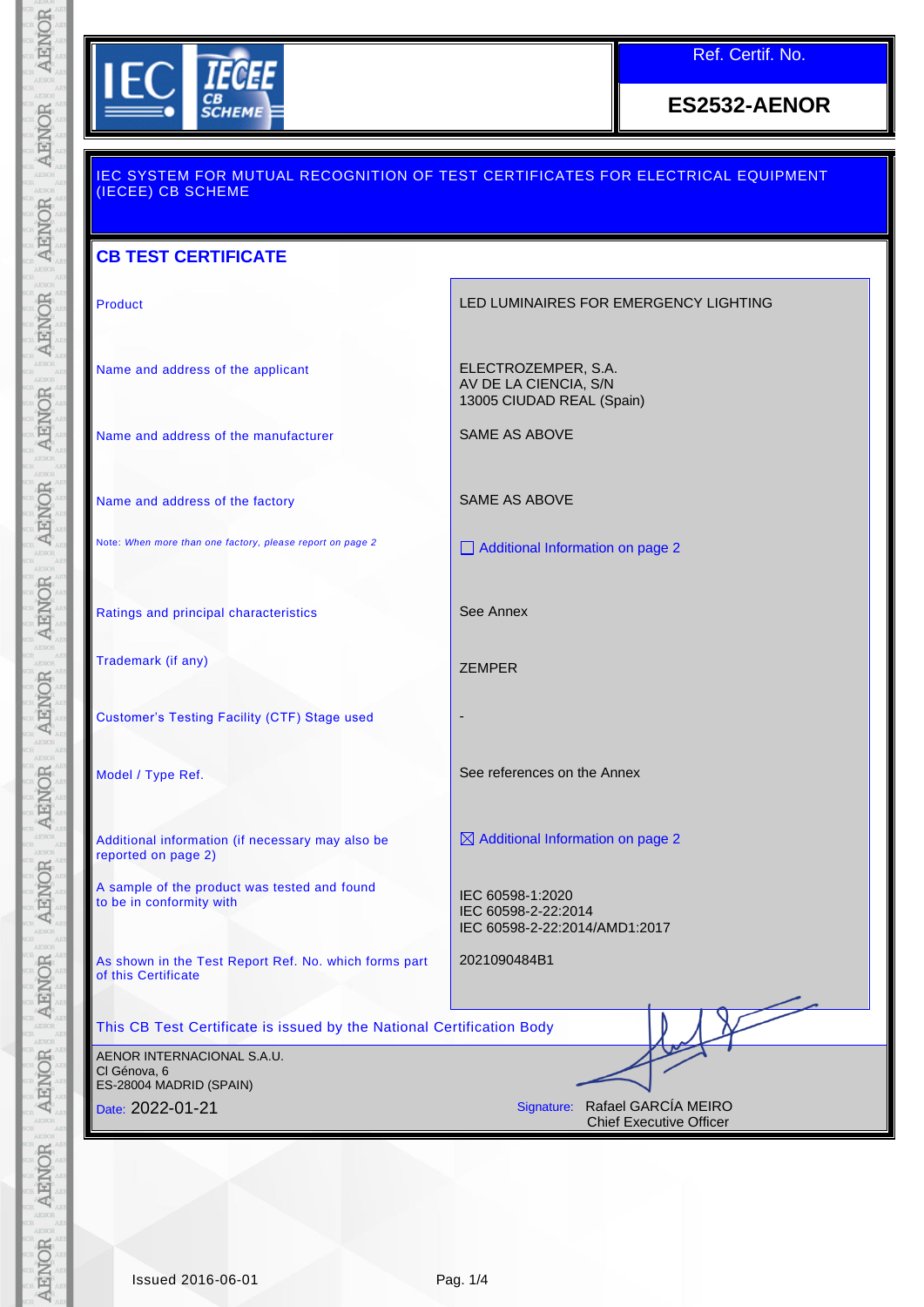# ANNEX TO CB CERTIFICATE Nº ES2532-AENOR

### CERTIFIED REFERENCES AND THEIR PRINCIPAL CHARACTERISTICS

#### **Product : LED LUMINAIRES FOR EMERGENCY LIGHTING Trade Mark: ZEMPER**

| Type reference | Nº lamps x<br>rated power,<br>type and<br>lampholder | Rated lumen output<br>and duration | <b>Battery features</b>          | <b>Additional</b><br>information                      | General data                                                      |
|----------------|------------------------------------------------------|------------------------------------|----------------------------------|-------------------------------------------------------|-------------------------------------------------------------------|
| LYA3100LDPW    | 6 x 0,5 W; LED                                       | 100 lm (emergency); 1 h            | LFP $1$ cell $3,2$ V<br>$0,5$ Ah | Maintained (possible<br>non-maintained);<br>wireless  | ALYA Series; remote rest;<br>PTC thermal protection               |
| LYA3100LXP     | 6 x 0,5 W; LED                                       | 100 lm (emergency); 1 h            | LFP $1$ cell $3,2$ V<br>$0,5$ Ah | Maintained (possible<br>non-maintained);<br>self-test | ALYA Series; remote rest;<br>PTC thermal protection               |
| LYA3200LDPW    | 6 x 0,5 W; LED                                       | 200 lm (emergency); 1 h            | LFP $1$ cell $3.2$ V<br>1.0 Ah   | Maintained (possible<br>non-maintained);<br>wireless  | ALYA Series; remote rest;<br>PTC thermal protection               |
| LYA3200LD3W    | 6 x 0,5 W; LED                                       | 170 lm; 3 h                        | LFP $1$ cell $3,2$ V<br>$1,5$ Ah | Non-maintained;<br>wireless                           | ALYA Series; remote rest;<br>PTC thermal protection               |
| LYA3200LXP     | 6 x 0,5 W; LED                                       | 200 lm (emergency); 1 h            | LFP $1$ cell $3,2$ V<br>1,0 Ah   | Maintained (possible<br>non-maintained);<br>self-test | ALYA Series; remote rest;<br>PTC thermal protection               |
| LYA3200LX3     | 6 x 0,5 W; LED                                       | 170 lm; 3 h                        | LFP $1$ cell $3.2$ V<br>$1,5$ Ah | Non-maintained; self-<br>test                         | ALYA Series; remote rest;<br>PTC thermal protection               |
| LYA3300LAP3    | 6 x 0,5 W; LED                                       | 300 lm (emergency); 3 h            | LFP $2$ cell $3.2$ V<br>3,0 Ah   | Maintained (possible<br>non-maintained);<br>DALI      | ALYA Series; remote rest;<br>PTC thermal protection               |
| LYA3300LDP3W   | 6 x 0,5 W; LED                                       | 300 lm (emergency); 3 h            | LFP $2$ cell $3.2$ V<br>3,0 Ah   | Maintained (possible<br>non-maintained);<br>wireless  | ALYA Series; remote rest;<br>PTC thermal protection               |
| LYA3300LXP3    | 6 x 0.5 W; LED                                       | 300 lm (emergency); 3 h            | LFP $2$ cell $3,2$ V<br>3,0 Ah   | Maintained (possible<br>non-maintained);<br>self-test | ALYA Series; remote rest;<br>PTC thermal protection               |
| LYA3400LDPW    | 6 x 0,5 W; LED                                       | 390 Im (emergency); 1 h            | LFP $1$ cell $3,2$ V<br>$1,5$ Ah | Maintained (possible<br>non-maintained);<br>wireless  | ALYA Series; remote rest;<br>PTC thermal protection               |
| LYA3400LXP     | 6 x 0,5 W; LED                                       | 390 lm (emergency); 1 h            | LFP $1$ cell $3,2$ V<br>$1,5$ Ah | Maintained (possible<br>non-maintained);<br>self-test | ALYA Series; remote rest;<br>PTC thermal protection               |
| LYA3400LX      | 6 x 0,5 W; LED                                       | 390 lm; 1 h                        | LFP $1$ cell $3,2$ V<br>$1,5$ Ah | Non-maintained; self-<br>test                         | ALYA Series; remote rest;<br>PTC thermal protection               |
| LYE3070LAP     | 12 x 0,5 W;<br>LED                                   | - Im (emergency); 1 h              | LFP $1$ cell $3,2$ V<br>$1,0$ Ah | Maintained; DALI                                      | ALYA (EXITALYA) Series;<br>remote rest; PTC thermal<br>protection |
| LYE3070LAP3    | 12 x 0,5 W;<br>LED                                   | - Im (emergency); 3 h              | LFP $1$ cell $3,2$ V<br>1,5 Ah   | Maintained; DALI                                      | ALYA (EXITALYA) Series;<br>remote rest; PTC thermal<br>protection |
| LYE3070LDPW    | $12 \times 0.5 W$ ;<br>LED                           | - Im (emergency); 1 h              | LFP $1$ cell $3,2$ V<br>1,0 Ah   | Maintained; wireless                                  | ALYA (EXITALYA) Series;<br>remote rest; PTC thermal<br>protection |
| LYE3070LDP3W   | $12 \times 0.5 W$ ;<br>LED                           | - Im (emergency); 3 h              | LFP 1 cell $3,2$ V<br>1,5 Ah     | Maintained; wireless                                  | ALYA (EXITALYA) Series;<br>remote rest; PTC thermal<br>protection |
| LYE3070LXP     | $12 \times 0.5 W$ ;<br>LED                           | - Im (emergency); 1 h              | LFP $1$ cell $3,2$ V<br>$1,0$ Ah | Maintained; self-test                                 | ALYA (EXITALYA) Series;<br>remote rest; PTC thermal<br>protection |
| LYE3070LXP3    | 12 x 0,5 W;<br>LED                                   | - Im (emergency); 3 h              | LFP $1$ cell $3,2$ V<br>$1,5$ Ah | Maintained; self-test                                 | ALYA (EXITALYA) Series;<br>remote rest; PTC thermal<br>protection |
| LYE3120LAP     | $14 \times 0.5 W$ ;<br>LED                           | 120 lm (emergency); 1 h            | LFP 1 cell 3,2 V<br>$1,5$ Ah     | Maintained (possible<br>non-maintained);<br>DALI      | ALYA (EXITALYA) Series;<br>remote rest; PTC thermal<br>protection |
| LYE3120LAP3    | $14 \times 0.5 W$ ;<br>LED                           | 120 lm (emergency); 3 h            | LFP 2 cell 3,2 V<br>3,0 Ah       | Maintained; DALI                                      | ALYA (EXITALYA) Series;<br>remote rest; PTC thermal<br>protection |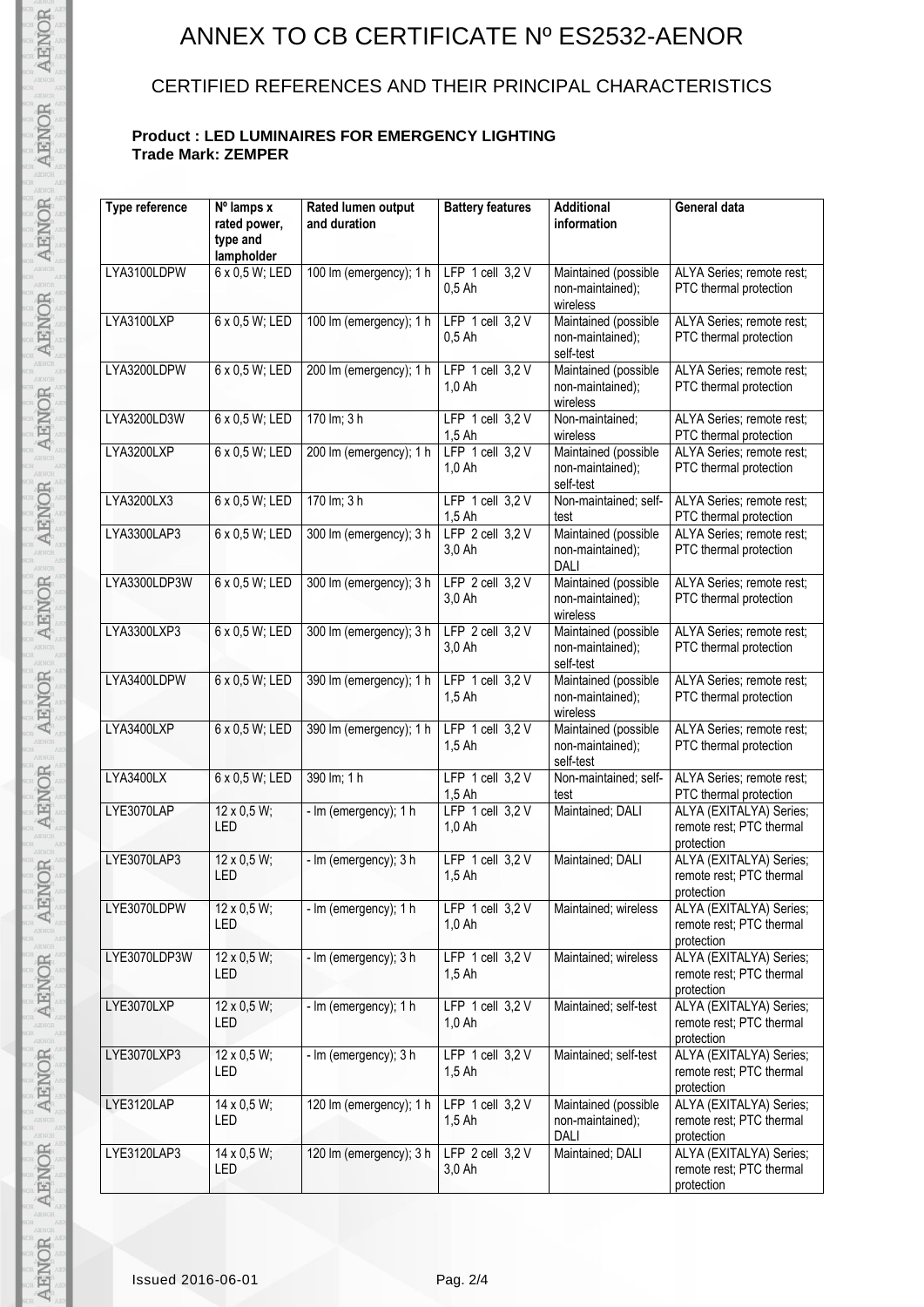## ANNEX TO CB CERTIFICATE Nº ES2532-AENOR

### CERTIFIED REFERENCES AND THEIR PRINCIPAL CHARACTERISTICS

| Type reference | Nº lamps x<br>rated power,<br>type and<br>lampholder | Rated lumen output<br>and duration | <b>Battery features</b>          | <b>Additional</b><br>information                      | General data                                                      |
|----------------|------------------------------------------------------|------------------------------------|----------------------------------|-------------------------------------------------------|-------------------------------------------------------------------|
| LYE3120LDPW    | 14 x 0,5 W;<br>LED                                   | 120 lm (emergency); 1 h            | LFP $1$ cell $3,2$ V<br>$1.5$ Ah | Maintained (possible<br>non-maintained);<br>wireless  | ALYA (EXITALYA) Series;<br>remote rest; PTC thermal<br>protection |
| LYE3120LDP3W   | 14 x 0,5 W;<br>LED                                   | 120 lm (emergency); 3 h            | LFP $2$ cell $3,2$ V<br>3,0 Ah   | Maintained; wireless                                  | ALYA (EXITALYA) Series;<br>remote rest; PTC thermal<br>protection |
| LYE3120LXP     | 14 x 0,5 W;<br>LED                                   | 120 lm (emergency); 1 h            | LFP $1$ cell $3.2$ V<br>$1,5$ Ah | Maintained (possible<br>non-maintained);<br>self-test | ALYA (EXITALYA) Series;<br>remote rest; PTC thermal<br>protection |
| LYE3120LXP3    | 14 x 0,5 W;<br>LED                                   | 120 Im (emergency); 3 h            | LFP $2$ cell $3,2$ V<br>3,0 Ah   | Maintained; self-test                                 | ALYA (EXITALYA) Series;<br>remote rest; PTC thermal<br>protection |
| LYE3125LAP     | 14 x 0,5 W;<br>LED                                   | 120 lm (emergency); 1 h            | LFP 1 cell 3,2 V<br>$1,5$ Ah     | Maintained; DALI                                      | ALYA (EXITALYA) Series;<br>remote rest; PTC thermal<br>protection |
| LYE3125LAP3    | 14 x 0,5 W;<br>LED                                   | 120 lm (emergency); 3 h            | LFP $2$ cell $3,2$ V<br>3,0 Ah   | Maintained; DALI                                      | ALYA (EXITALYA) Series;<br>remote rest; PTC thermal<br>protection |
| LYE3125LDPW    | 14 x 0,5 W;<br>LED                                   | 120 lm (emergency); 1 h            | LFP $1$ cell $3,2$ V<br>$1,5$ Ah | Maintained; wireless                                  | ALYA (EXITALYA) Series;<br>remote rest; PTC thermal<br>protection |
| LYE3125LDP3W   | 14 x 0,5 W;<br>LED                                   | 120 lm (emergency); 3 h            | LFP $2$ cell $3,2$ V<br>3,0 Ah   | Maintained; wireless                                  | ALYA (EXITALYA) Series;<br>remote rest; PTC thermal<br>protection |
| LYE3125LXP     | 14 x 0,5 W;<br>LED                                   | 120 lm (emergency); 1 h            | LFP $1$ cell $3,2$ V<br>$1,5$ Ah | Maintained; self-test                                 | ALYA (EXITALYA) Series;<br>remote rest; PTC thermal<br>protection |
| LYE3125LXP3    | 14 x 0,5 W;<br>LED                                   | 120 lm (emergency); 3 h            | LFP 2 cell 3,2 V<br>3,0 Ah       | Maintained; self-test                                 | ALYA (EXITALYA) Series;<br>remote rest; PTC thermal<br>protection |
| LYR3070LAP     | $12 \times 0.5 W$ ;<br>LED                           | - Im (emergency); 1 h              | LFP $1$ cell $3,2$ V<br>$1,0$ Ah | Maintained; DALI                                      | ALYA (EXITALYA) Series;<br>remote rest; PTC thermal<br>protection |
| LYR3070LAP3    | $12 \times 0.5 W$ ;<br>LED                           | - Im (emergency); 3 h              | LFP $1$ cell $3.2$ V<br>$1,5$ Ah | Maintained; DALI                                      | ALYA (EXITALYA) Series;<br>remote rest; PTC thermal<br>protection |
| LYR3070LDPW    | $12 \times 0.5 W$ ;<br>LED                           | - Im (emergency); 1 h              | LFP $1$ cell $3.2$ V<br>$1,0$ Ah | Maintained; wireless                                  | ALYA (EXITALYA) Series;<br>remote rest; PTC thermal<br>protection |
| LYR3070LDP3W   | $12 \times 0.5 W$ ;<br>LED                           | - Im (emergency); 3 h              | LFP 1 cell 3,2 V<br>$1.5$ Ah     | Maintained; wireless                                  | ALYA (EXITALYA) Series;<br>remote rest; PTC thermal<br>protection |
| LYR3070LXP     | $12 \times 0.5 W$ ;<br>LED                           | - Im (emergency); 1 h              | LFP $1$ cell $3,2$ V<br>$1,0$ Ah | Maintained; self-test                                 | ALYA (EXITALYA) Series;<br>remote rest; PTC thermal<br>protection |
| LYR3070LXP3    | $12 \times 0.5 W$ ;<br>LED                           | - Im (emergency); 3 h              | LFP $1$ cell $3,2$ V<br>$1.5$ Ah | Maintained; self-test                                 | ALYA (EXITALYA) Series;<br>remote rest; PTC thermal<br>protection |
| LYW3150LAP3    | 1 x 3 W; LED                                         | 150 lm (emergency); 3 h            | LFP 1 cell 3,2 V<br>$1,5$ Ah     | Maintained (possible<br>non-maintained);<br>DALI      | ALYA (WALYA) Series;<br>remote rest; PTC thermal<br>protection    |
| LYW3150LDP3W   | 1 x 3 W; LED                                         | 150 lm (emergency); 3 h            | LFP 1 cell 3,2 V<br>$1,5$ Ah     | Maintained (possible<br>non-maintained);<br>wireless  | ALYA (WALYA) Series;<br>remote rest; PTC thermal<br>protection    |
| LYW3150LXP3    | 1 x 3 W; LED                                         | 150 lm (emergency); 3 h            | LFP $1$ cell $3,2$ V<br>$1,5$ Ah | Maintained (possible<br>non-maintained);<br>self-test | ALYA (WALYA) Series;<br>remote rest; PTC thermal<br>protection    |
| LYW3250LDW     | 4 x 0,5 W; LED                                       | 250 lm; 1 h                        | LFP $1$ cell $3,2$ V<br>$1,5$ Ah | Non-maintained;<br>wireless                           | ALYA (WALYA) Series;<br>remote rest; PTC thermal<br>protection    |
| LYW3250LX      | 4 x 0,5 W; LED                                       | 250 lm; 1 h                        | LFP 1 cell 3,2 V<br>$1,5$ Ah     | Non-maintained; self-<br>test                         | ALYA (WALYA) Series;<br>remote rest; PTC thermal<br>protection    |